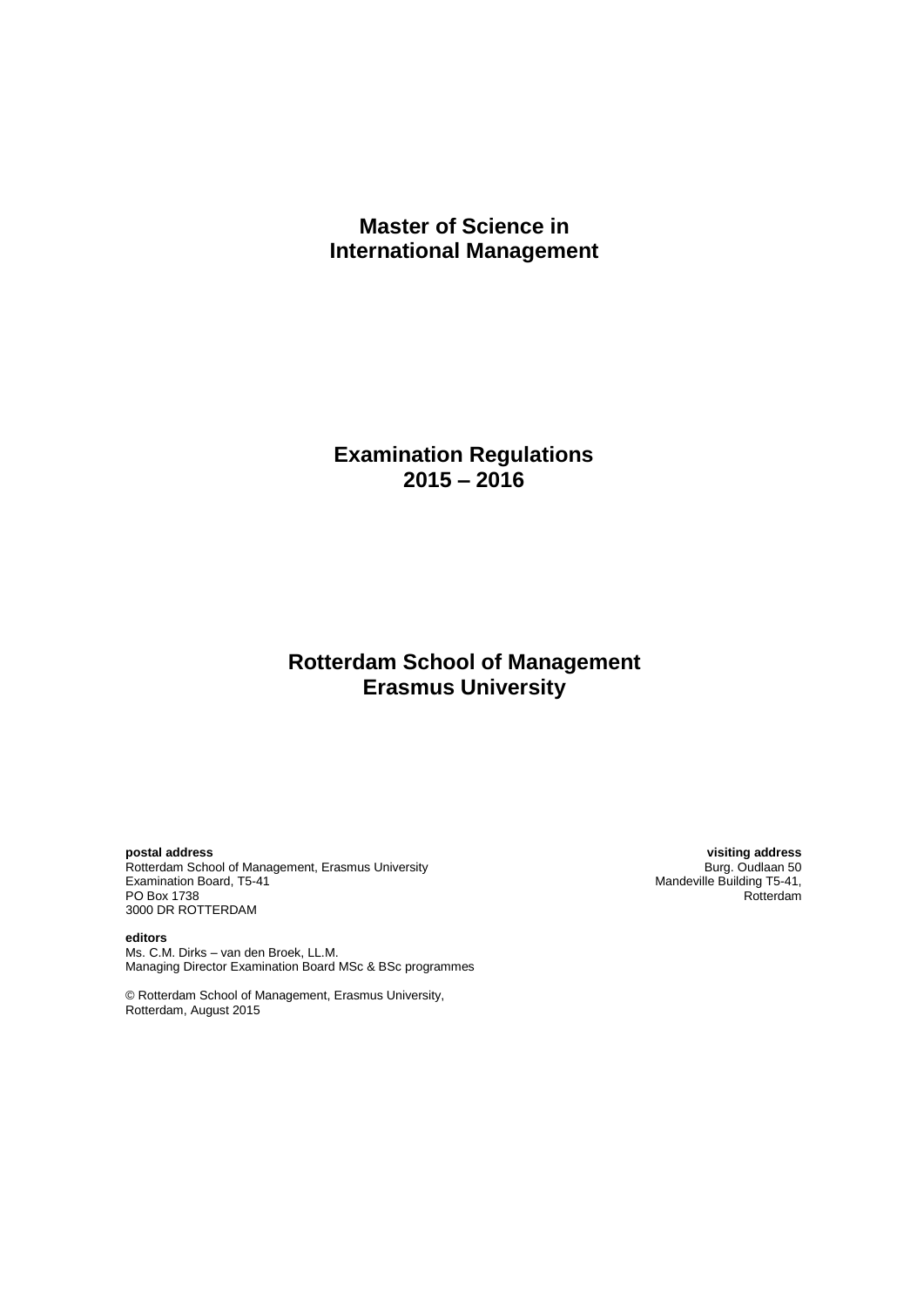# **Contents**

| <b>I Examination Board BSc &amp; MSc programmes</b>                                                                                                        | 3                                    |
|------------------------------------------------------------------------------------------------------------------------------------------------------------|--------------------------------------|
| <b>Tasks</b>                                                                                                                                               | $\mathbf{3}$                         |
| <b>Composition</b>                                                                                                                                         | $\mathbf 3$                          |
| Secretary to the Examination Board<br><b>Administration</b>                                                                                                | $\mathbf 3$<br>$\mathbf{3}$          |
| Il Appeals procedure                                                                                                                                       | 4                                    |
|                                                                                                                                                            |                                      |
| III Teaching and Examination Regulations of the Master of Science in International                                                                         |                                      |
| <b>Management 2015 - 2016</b>                                                                                                                              | 5                                    |
| Section 1 - General                                                                                                                                        | ${\bf 5}$                            |
| Article 1.1 – applicability of the regulations                                                                                                             | 5                                    |
| Article $1.2 - \text{aims of the programme}$<br>Article 1.3 - definitions                                                                                  | $\mathbf 5$<br>5                     |
| Article 1.4 - degree                                                                                                                                       | $\mathbf 5$                          |
| Article 1.5 - language of instruction                                                                                                                      | 5                                    |
| Article 1.6 – compulsory educational activities                                                                                                            | $\sqrt{5}$                           |
| Section 2 – Composition of the degree programme<br>Article 2.1 - full-time / part-time                                                                     | $\bf 6$<br>6                         |
| Article 2.2 - study load, feasibility and timetable of the degree programme                                                                                | 6                                    |
| Article 2.3 – composition of the degree programme                                                                                                          | 6                                    |
| Article 2.4 – exemption from obligatory practicals                                                                                                         | $\,6$                                |
| Article 2.5 – exemption from examinations<br>Article 2.6 – free master programme within the master degree programme MSc in International Management at RSM | 6<br>6                               |
| Section 3 - Admission                                                                                                                                      | 6                                    |
| Article 3.1 - admission                                                                                                                                    | 6                                    |
| Article 3.2 - admission procedure                                                                                                                          | $\boldsymbol{7}$                     |
| Article 3.3 - admission requirements<br>Section 4 - Taking examinations                                                                                    | $\overline{7}$<br>7                  |
| Article 4.1 – frequency of examinations; examination schedule; re-examinations; extra opportunities                                                        | $\boldsymbol{7}$                     |
| Article 4.2 – form of the examinations and tests                                                                                                           | $\overline{7}$                       |
| Article 4.3 – oral tests                                                                                                                                   | 8                                    |
| Article 4.4 – sequence of programme components<br>Section 5 - Result of examinations                                                                       | 8<br>8                               |
| Article 5.1 – determining, announcing and recording results of examinations; deadlines                                                                     | 8                                    |
| Article 5.2 – period of validity                                                                                                                           | 8                                    |
| Article 5.3 - Perusal and explanatory opportunity                                                                                                          | 8                                    |
| Article 5.4 - Archiving period of written examinations<br>Section 6 - Result of the concluding examination                                                 | $\boldsymbol{9}$<br>$\boldsymbol{9}$ |
| Article $6.1$ – the result of the concluding examination                                                                                                   | $\boldsymbol{9}$                     |
| Section 7 - Final and Implementation Provisions                                                                                                            | $\boldsymbol{9}$                     |
| Article 7.1 - amendments changes                                                                                                                           | 9                                    |
| Article 7.2 - Hardship clause<br>Article 7.3 - announcement                                                                                                | 9<br>9                               |
| Article 7.4 - legal effect                                                                                                                                 | 9                                    |
| IV Rules and Guidelines 2015 - 2016                                                                                                                        | 10                                   |
| Section 1 - General                                                                                                                                        | 10                                   |
| Article 1.1 - applicability of the Rules and Guidelines                                                                                                    | 10                                   |
| Article 1.2 – definitions                                                                                                                                  | 10                                   |
| Article 1.3 - day-to-day procedure of the Examination Board                                                                                                | 10                                   |
| Article $1.4$ – the authority to examine<br>Article 1.5 - the criteria                                                                                     | 10<br>10                             |
| Section 2 - Exemptions                                                                                                                                     | 10                                   |
| Article 2.1 - exemption from practical tests                                                                                                               | 10                                   |
| Section 3 - Rules concerning good course of things during examinations and tests                                                                           | 10                                   |
| Article 3.1 – registration for examinations and written tests<br>Article 3.2 – entering and leaving the room in which the written test is being held       | 10<br>11                             |
| Article 3.3 – general provisions concerning order during the written test                                                                                  | 11                                   |
| Article 3.4 - fraud                                                                                                                                        | 11                                   |
| Section 4 – The examinations and tests of the courses<br>Article 4.1 – the questions and assignments, peer review                                          | 11<br>11                             |
| Article 4.2 - assessment criteria                                                                                                                          | 12                                   |
| Article 4.3 – determining the grades: rounding off, averaging, passing, grade floor                                                                        | 12                                   |
| Section 5 - The Thesis                                                                                                                                     | 12                                   |
| Article $5.1$ – the thesis, the thesis committee and admission to the thesis defence<br>Article 5.2 - Excellence check                                     | 12 <sup>°</sup><br>13                |
| Article 5.3 – establishment of the concluding examination                                                                                                  | 13                                   |
| Article 5.4 – the certificate, the transcript and the supplement                                                                                           | 13                                   |
| Article 5.5 – Classifications 'cum laude' and 'summa cum laude'                                                                                            | 13                                   |
| Section 6 - Final and implementation provisions<br>Article 6.1 – changes in these Rules and Guidelines                                                     | 13<br>13                             |
| Article 6.2 - legal force                                                                                                                                  | 13                                   |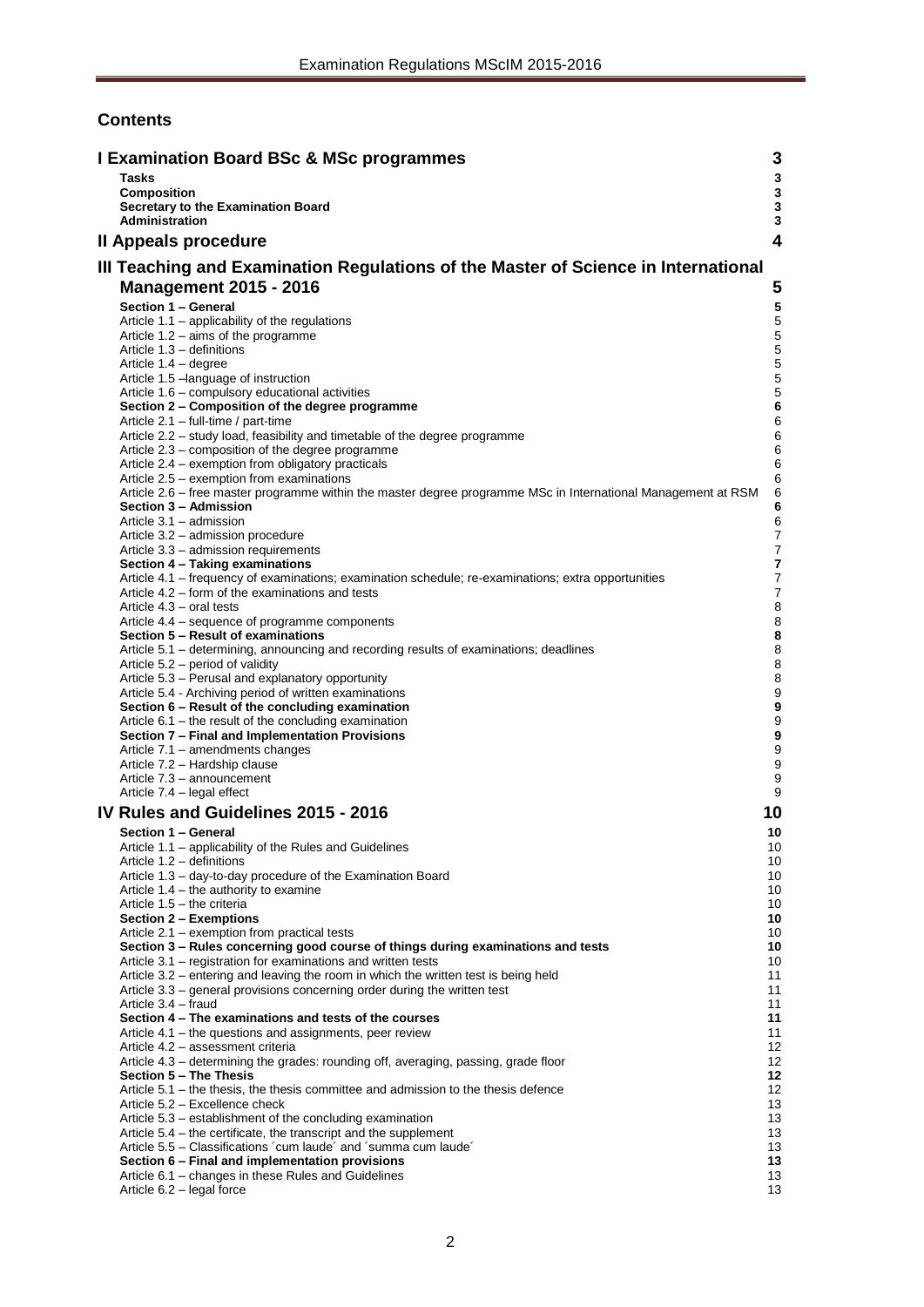# <span id="page-2-0"></span>**I Examination Board BSc & MSc programmes**

## <span id="page-2-1"></span>**Tasks**

The legal framework of the Examination Board is given by Dutch Law, in particular the Dutch Higher Education and Research Act (*Wet op het hoger onderwijs en wetenschappelijk onderzoek- WHW*). The Examination Board BSc & MSc Programmes has many different tasks. Generally, the following components can be discerned:

- A supervisory responsibility with regard to exams and examinations (correctly applying examination regulations, mediation in appeals, quality assurance);
- enforcing regulations (guidelines for examiners, regulations regarding fraud, assessment of exams, and compensation rules);
- granting exception to regulations on a case-by-case basis (exemptions, additional opportunities for examination, granting lenience with reference to Binding Study Advice);
- advisory tasks (periodic advice with reference to Binding Study Advice, advice to the dean with reference to the Teaching and Examination Regulations).

# <span id="page-2-2"></span>**Composition**

The Examination Board consists of six members of the academic staff and an external member. The members are appointed by the Dean. The Examination Board collectively sets up rules and policy. The Examination Board as a whole meets once a month. Each member has his/her own portfolio. The Examination Board is supported by the secretary.

#### **Members**

Prof.dr. L.G. Kroon (Chairman) Ir. A.J. Roodink Dr. E.A. van der Laan Dr. M.C. Schippers Dr. A.H.L. Slangen Dr. B.H.E. Wempe Vacancy external member

#### <span id="page-2-3"></span>**Secretary to the Examination Board**

Ms. C.M. Dirks - van den Broek LL.M. managing director/secretary Ms. I.M. van Essen LL.M. **Example 20** deputy-secretary Mr. A. Markus MSc deputy secretary Ms. A.M. Schey MScBA deputy-secretary

#### <span id="page-2-4"></span>**Administration**

Ms. D.M. Schonis team leader Ms. G.M. den Bakker assistant assistant assistant assistant assistant assistant assistant assistant assistant a<br>Ms. drs. LT T. Przewozna Ms. drs. I.T.T. Przewozna

# **Contact and Information**

Information concerning examinations can be found on the website of the programme (Current Student pages) and the website of the Examination Board: [www.rsm.nl/examination-board.](http://www.rsm.nl/examination-board) Please consult these sites before contacting the Examination Board. Please also consult th[e Frequently Asked Questions \(FAQ\) section](http://www.rsm.nl/examination-board/frequently-asked-questions-faqs/) prior to contacting the Examination Board.

Brief general questions may be asked by e-mail to [eb@rsm.nl](mailto:eb@rsm.nl) or by phone 010 4088731/1895 during opening hours: Monday-Friday 09.00 – 12.30 hrs.

Official requests (e.g. requesting extension of grade validity) must be submitted by the EB´s webportal: [https://request](https://outlookweb.eur.nl/owa/redir.aspx?C=shB4IMKmlk6TlJpPlB047acileaxXdEIE7A10lIk2A3HlL6DMkPFtn8cEd4QuLBFOwpk7HosdC4.&URL=https%3a%2f%2frequest-eb.rsm.nl%2f)eb.rsm.nl/

When submitting the request, please include all relevant documentation. Be explicit in addressing the Examination Board. When a course is involved, mention the course's title, the teacher responsible, and the course's code. When a test or examination is involved, mention the course's title and code, the teacher, and the date. Once again, being explicit and clear in your request helps handling it expediently. Finally, always provide motivation as to why the request is submitted and as to why the request should be granted.

In the event that you are requested to submit a (certified copy of a) certificate, transcript or diploma, you must send/show this document in its original form to the Examination Board for verification. These kinds of documents will not be accepted in a digital from.

# **Postal address**

Rotterdam School of Management, Erasmus University Examination Board BSc & MSc Programmes, T5-41 PO Box 1738 3000 DR Rotterdam The Netherlands

**Visiting address** (opening hours: Monday-Friday 09.00 – 12.30 hrs.) Secretariat Examination Board Mandeville Building, room T5-41 Burgemeester Oudlaan 50 3062 PA Rotterdam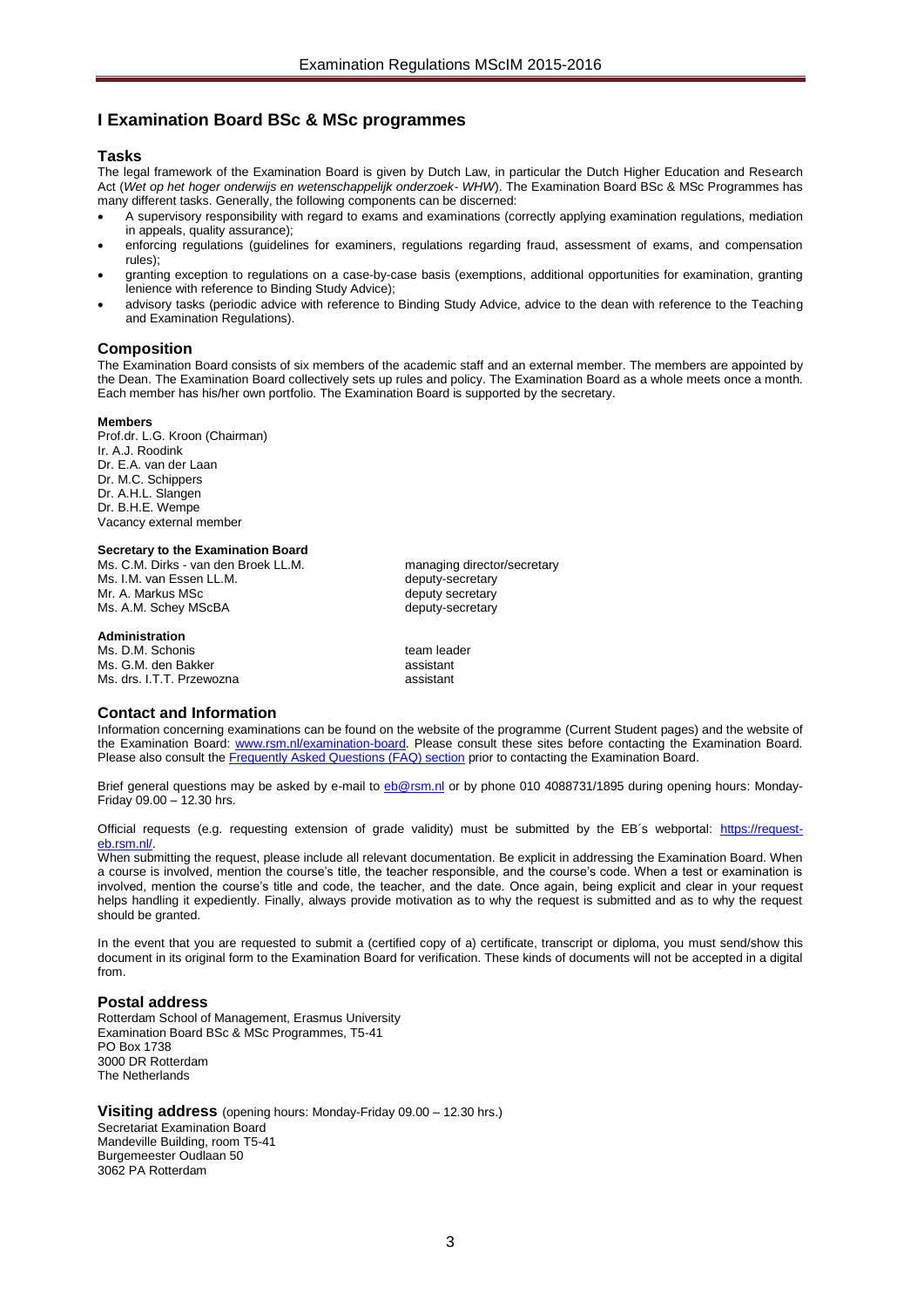# <span id="page-3-0"></span>**II Appeals procedure**

A student who objects to a decision of an examiner (e.g. assessments) or the Examination Board may lodge an appeal with the Examination Appeals Board (in Dutch College van Beroep voor de Examens (*CBE*)) of Erasmus University Rotterdam. In urgent cases, the chair of the *CBE* can be requested to make provisions.

Only an interested party, that is a person whose interest is directly involved in a decision, can lodge the appeal. The appeal has to be lodged within six weeks of the announcement of the disputed decision. If the appeal concerns a decision that was not made on time, it must be submitted within a reasonable period of time.

The appeal should be submitted in writing to the *CBE*-*EUR*, for the attention of the Secretary of this Board or it can be submitted online by the EUR Legal Protection Facility.

Before the *CBE*-*EUR* deals with the appeal, there is a settlement phase, in which the Examination Board concerned attempts to settle the lawsuit amicably (= formal amicable settlement attempt).

The *CBE*-*EUR* assumes that the complainant him/herself will first have made contact with the examiner concerned or with the Examination Board, in order to try to reach agreement (=material amicable settlement attempt). Account should be taken of the fact that meanwhile the period of six weeks for lodging an appeal with the *CBE*-*EUR* continues to run. In view of this, a provisional appeal can be lodged for the interim.

If the settlement attempt fails, parties will be invited to a sitting of the Examination Appeals Board. The sitting is in Dutch. Foreign students are recommended to take an interpreter with them to the sitting.

If a student disagrees with the decision of the *CBE-EUR* regarding their objection, they can submit an appeal to the Higher Education Appeals Tribunal in The Hague within six weeks of the decision.

#### **Further information**

For further information chec[k http://www.eur.nl/english/essc/legal\\_position/objections\\_and\\_appeals/](http://www.eur.nl/english/essc/legal_position/objections_and_appeals/) or the Student Information Leaflet "Submitting an appeal with the Examinations Appeals Board" (available at the ESSC (Hall E-Building).

Further information about the procedure can also be obtained from the Secretary of the *CBE*-*EUR*, mr.drs. W.A. Kleinjan, Room ET-40, tel. 010 – 408 1127/408 2233 or e-mail t[o cbe@eur.nl.](mailto:cbe@eur.nl)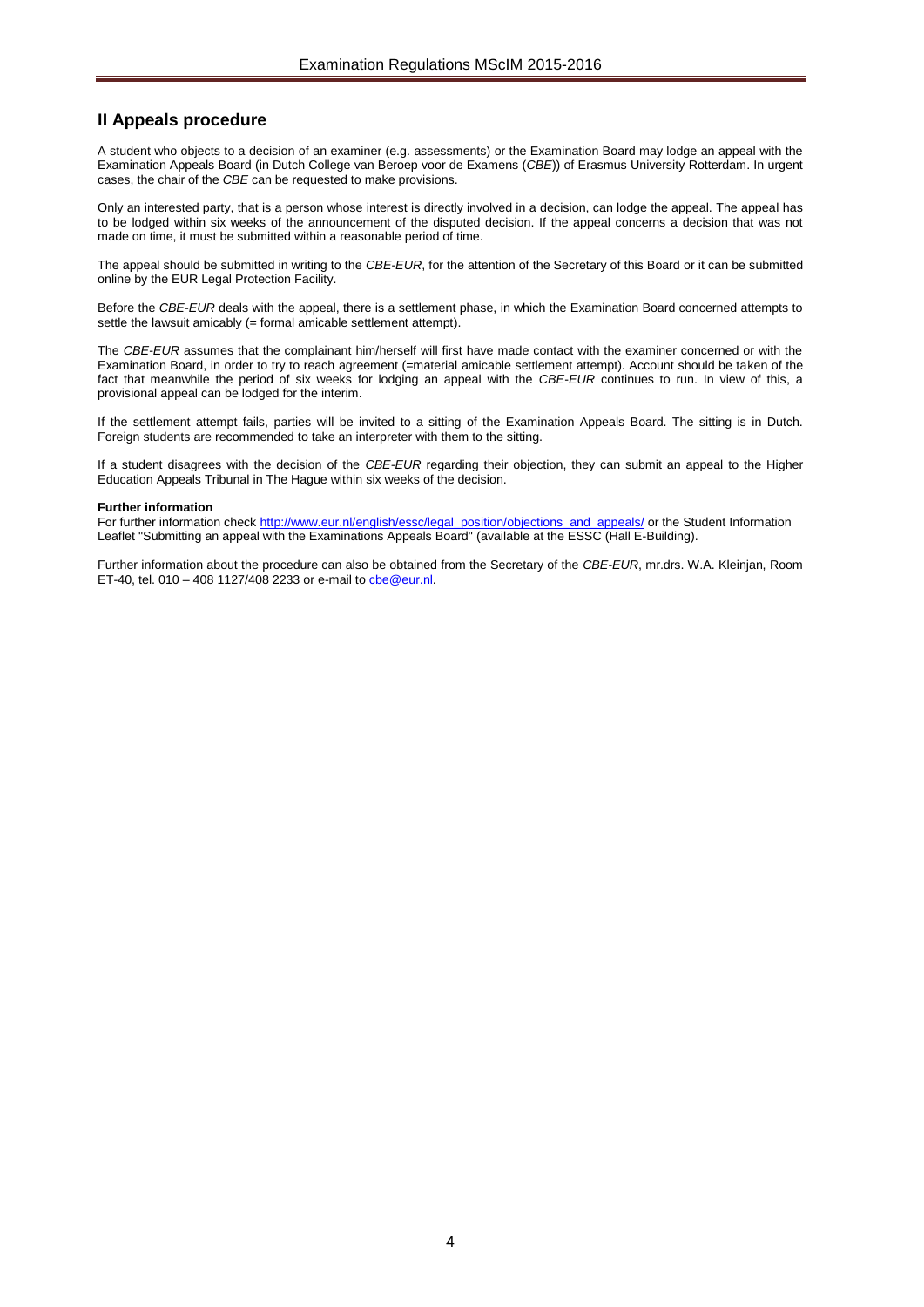# <span id="page-4-0"></span>**III Teaching and Examination Regulations of the Master of Science in International Management 2015 - 2016**

# <span id="page-4-2"></span><span id="page-4-1"></span>**Section 1 – General**

# **Article 1.1 – applicability of the regulations**

These regulations are applicable to the MScIM curriculum and examinations of the master's degree programme MSc in International Management at the Rotterdam School of Management, Erasmus Universit**y**, hereinafter referred to as the degree programme.

# <span id="page-4-3"></span>**Article 1.2 – aims of the programme**

The degree programme is intended to impart scientific knowledge, skills and insight in the area of international management in such a way that the graduate is capable of scientific and socially responsible professional practice in this area, and is qualified to take any desired advanced programme and to become, among others a scientific researcher.

## <span id="page-4-4"></span>**Article 1.3 – definitions**

In the regulations, words shall have the following meanings:

- a. the law: the Dutch Higher Education and Research Act (*Wet op het hoger onderwijs en wetenschappelijk onderzoek WHW*);
- b. rules and guidelines: the rules, guidelines and instructions of the Examination Board as referred to in Article 7.12b of the law;
- c. MScIM curriculum: the total of programme components qualifying for the concluding examination;
- d. concluding examination: the total of examinations of courses within the programme components of the MScIM curriculum;
- Programme component: a bundling of examinations with a designated function and meaning within the MScIM curriculum; examination: the assessment of a course; an examination can be composed of a written and/or oral test or other
- investigation, including practical tests, into the insight, knowledge and skills of the student;
- g. ects: abbreviation of "European Credit Transfer System". One ects represents 28 hours of study;
- h. written test: a written test is a test that is taken in writing and held plenarily;<br>i. course: an instruction given under the authority of a member of the acad
- course: an instruction given under the authority of a member of the academic staff; each course is concluded with an examination;
- j. practical test: a test based on a practical exercise, as referred to in Article 7.13 of the law, in one of the following forms: execution of and reporting on a thesis project,
	- writing a paper,
	- carrying out a research assignment,
	-
	- taking part in a study visit, carrying out a practical assignment,
	- taking part in another study activity aimed at the attainment of certain skills;
- k. student: a person who is enrolled in to the university and admitted to the degree programme pursuing the study and/or taking part in the examinations of the programme; for the further application of these regulations, this designation also applies to an enrolled 'extraneus';
- l. Examination Board: the board referred to in Article 7.12 of the law for supervising the examinations and organization and coordination of the examinations of the programme;
- m. academic year: the academic year runs from 1 September to the following 31 August (inclusive);
- n. Dean of BSc & MSc Programmes; the person who is responsible for the degree programmes;
- o. Dean RSM: head of the Rotterdam School of Management, Erasmus University;
- p. academic director: the academic director of the degree programme;
- q. the school: Rotterdam School of Management, Erasmus University;
- r. academic personnel:
	- a. the members of the academic staff of the School,
	- b. the trainee research assistants (PhD candidates) of the School,
	- c. the other academic personnel;
- s. academic staff:
	- a. the full professors,
	- b. the associate professors of the School,
		- the assistant professors of the School;
- teaching team: the members of the academic staff and the academic lecturers teaching courses within the degree programme.

# <span id="page-4-5"></span>**Article 1.4 – degree**

- The one who has successfully passed all the programme components of the MScIM curriculum of the degree programme will obtain the degree of Master of Science in International Management and is eligible for the CEMS degree.
- <span id="page-4-6"></span>2. The obtained degree will be written down on the master certificate.

# **Article 1.5 –language of instruction**

- The language of instruction teaching and examinations is English, with the exception of certain courses as may be offered by the student's exchange school, and which the student may choose to take.
- <span id="page-4-7"></span>2. In cases, the Examination Board can grant exemption from paragraph 1.

# **Article 1.6 – compulsory educational activities**

1. Teaching of the programme takes place on a small-scale basis to enable students to obtain knowledge, skills and attitudes in the best possible way. The basic requirement, therefore, is that the students take part in all activities.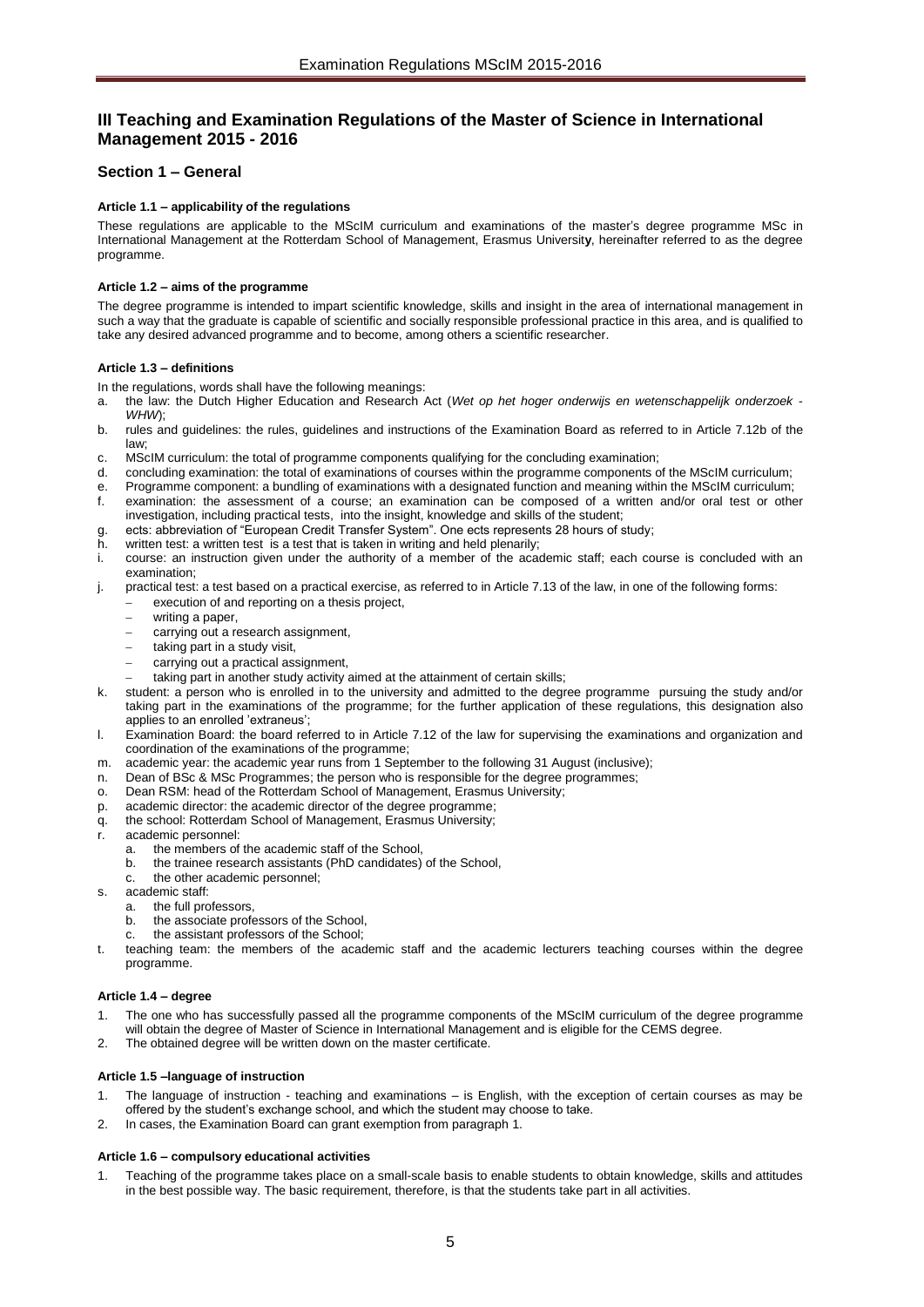2. If students are prevented from participating in certain educational activities due to special circumstances, they should report this to the instructor concerned in advance. In such cases, without prejudice to the rules that apply to giving and assessing examinations of particular courses, instructors may assign alternative activities.

# <span id="page-5-0"></span>**Section 2 – Composition of the degree programme**

## <span id="page-5-1"></span>**Article 2.1 – full-time / part-time**

<span id="page-5-2"></span>Within the scope of the law, the degree programme is only offered full-time.

## **Article 2.2 – study load, feasibility and timetable of the degree programme**

- The degree programme has a study load of 90 ects.
- Courses and projects, including examinations, are scheduled to be completed in one and a half years.
- 3. To further increase the feasibility of completing the degree programme according to the schedule, the work load is spread evenly over the programme's duration.

## <span id="page-5-3"></span>**Article 2.3 – composition of the degree programme**

1. The concluding examination applies to the MScIM curriculum consisting of the following programme components:

| <b>Programme Components:</b>                                                                                       |     |
|--------------------------------------------------------------------------------------------------------------------|-----|
| a. Block Seminar                                                                                                   |     |
| b. Skill Seminars                                                                                                  | 2   |
| c. A choice of one of the following courses:                                                                       | 7.5 |
| <b>International Strategy</b><br>International Entrepreneurship                                                    |     |
| d. Management Challenges in International Organisations                                                            | 7.5 |
| e. A choice of two courses out of three following courses:                                                         |     |
| Global Marketing 7.5 ects                                                                                          |     |
| Global Supply Chain Management 7.5 ects                                                                            | 15  |
| Financial Management & Control 3.5 ects + Multinational Financial<br>$\overline{\phantom{0}}$<br>Management 4 ects |     |
| f. International Business Project                                                                                  | 15  |
| g. Research Clinic                                                                                                 |     |
| h. Master Electives                                                                                                |     |
| i. Master Thesis                                                                                                   |     |

- 2. Participation in an international exchange with one of the CEMS partner institutions during either the first or the second semester is a compulsory part of the degree programme; the other two semesters must be completed at the RSM. The programme components stated under paragraph 1, sub a, b, c, d, e, f and h may be attended at a CEMS partner institution.
- 3. The detailing in the most recent version of the International Management (digital) Study Guide of the further descriptions of programme components into compulsory courses and elective courses, including obligatory practicals, and the thesis project, constitute an integral part of these Teaching and Examination Regulations, without prejudice to the other provisions set out in these regulations.
- 4. Students may choose the CEMS approved master electives from components of the MSc programmes of the RSM and/or CEMS partner institutions.

#### <span id="page-5-4"></span>**Article 2.4 – exemption from obligatory practicals**

In exceptional cases, the Examination Board can grant exemption from the obligation to take part in a practical examination. In that case, the Examination Board can decide that the practical examination should be carried out in another way, to be determined by the Examination Board.

#### <span id="page-5-5"></span>**Article 2.5 – exemption from examinations**

<span id="page-5-6"></span>No exemptions from examinations will be granted.

#### **Article 2.6 – free master programme within the master degree programme MSc in International Management at RSM**

- 1. Under approval by the Examination Board, students who are enrolled in the programme can make up their own master composed of examinations offered by the university, which will lead to the degree of Master of Science in International Management.
- 2. The master programme mentioned in paragraph 1 must consist of sufficient examinations in the area of international management according to the Examination Board, and in any case of the thesis project of 20 ects.
- 3. The Examination Regulations and Rules and Guidelines are applicable to the programme mentioned in paragraph 1 and approved by the Examination Board.
- Students who complete the free master will not be eligible for the additional CEMS degree.

# <span id="page-5-7"></span>**Section 3 – Admission**

# <span id="page-5-8"></span>**Article 3.1 – admission**

With due observance of the rules by law concerning admission and enrolment, eligible for admission to the degree programme is the one who has acquired the admission statement given by, or on behalf of, the Dean of the RSM.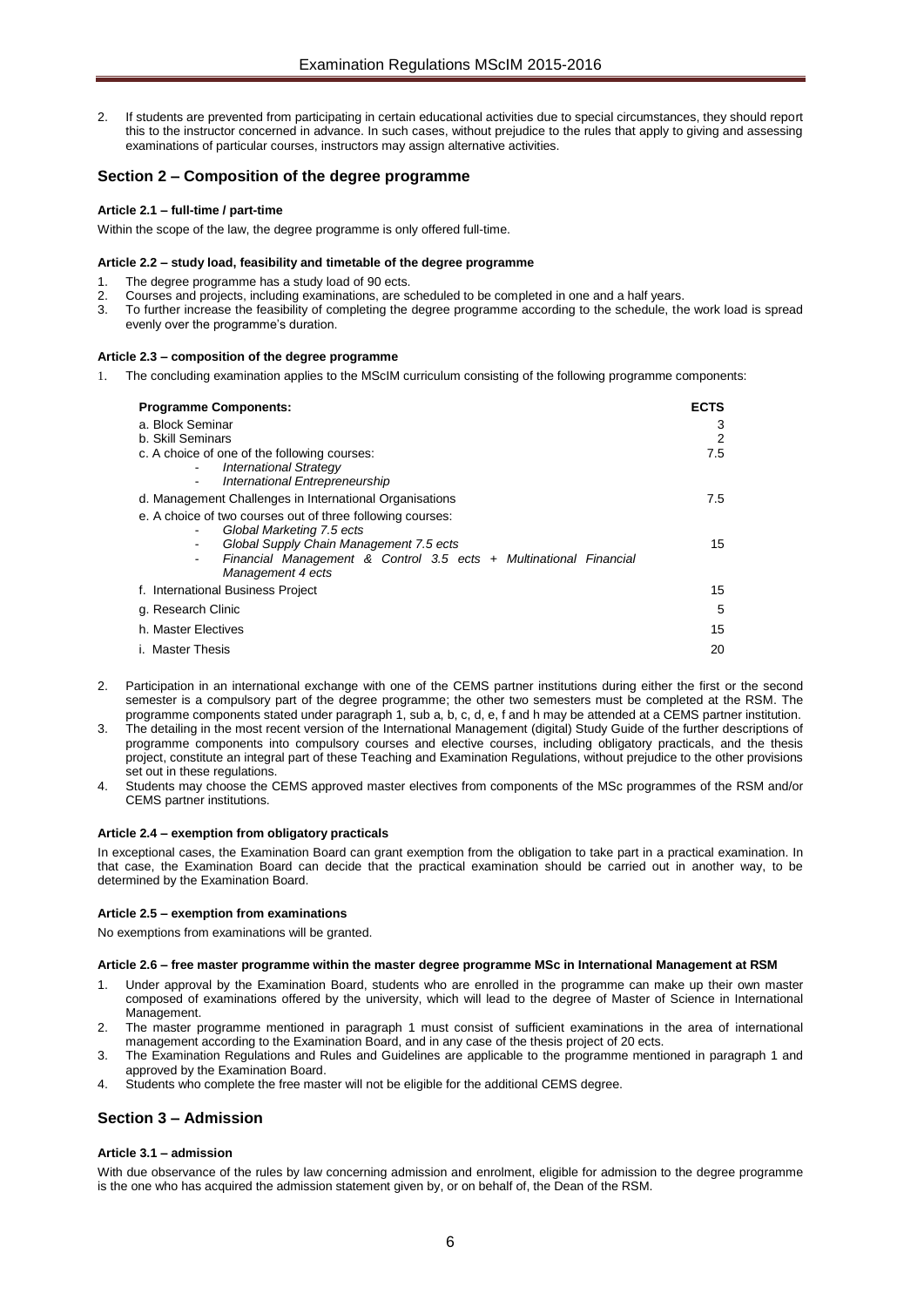## <span id="page-6-0"></span>**Article 3.2 – admission procedure**

The admission is selective: it is a three stage procedure consisting of formal requirements as stated in article 3.3, including assessment and interview.

## <span id="page-6-1"></span>**Article 3.3 – admission requirements**

Candidates are considered eligible for selection if the applicant has (entirely) fulfilled the formal requirements:

- a. A Bachelor's degree in Business, Management of RSM or of any accredited and/or recognized Bachelor's (of Science) degree programme of any research university if equivalent regarding level, size and content of the programme;
- b. Proficiency in English, to be proven by
	- TOEFL iBT minimum overall score of 101 with minimum sub scores of 22;
	- IELTS minimum overall score of 7.0 with minimum sub scores of 6.5;
	- Cambridge certificate of proficiency in English (CPE): minimum C1 level;
	- Cambridge English Advanced (CAE): minimum grade B;
	- Cambridge English Business certificate (BEC): minimum higher grade B;
	- Bachelor's diploma taught entirely in English and obtained in an English speaking country or in a CEMS school or EQUIS/AACSB accredited institution.

. The test results may not be more than 2 years old.

No other English language test results will be accepted.

- c. A grade point average (GPA) equivalent to a 7 out of 10 in the Dutch education system, which is considered to be above average;
- d. A GMAT score of at least 600. Only students with a bachelor's degree from RSM, another Erasmus University Rotterdam (EUR) programme or one of the Dutch "sister programmes" are exempted from submitting a GMAT score;
- Candidates must have proven minimum proficiency in three languages, one of which should be English. The second language: all applicants must provide the admissions office with proof of proficiency in a CEMS language (Arabic, Bengali, Cantonese, Czech, Danish, Dutch/Afrikaans, Farsi/Tajik, Finnish, French, German, Greek, Hebrew, Hindi/Urdu, Hungarian, Indonesian/Malay, Irish, Italian, Japanese, Korean, Mandarin, Polish, Portuguese, Romanian, Russian, Serbo-Croat (Bosnian, Croatian, Serbian, Montenegrin), Spanish, Swedish, Tagalog, Tamil, Thai, Turkish, Vietnamese) at B1 level in the Common European Framework. The third foreign language can be any language and applicants must provide proof of proficiency at A2 level. Certain combinations of similar languages will not be allowed (e.g. Danish/Swedish/Norwegian).
- Motivation letter.

The test results for English may not be more than 2 years old. The test results for the second and third language may not be more than 1 year old.

# <span id="page-6-2"></span>**Section 4 – Taking examinations**

#### <span id="page-6-3"></span>**Article 4.1 – frequency of examinations; examination schedule; re-examinations; extra opportunities**

- The opportunity to take a test is presented at least once per academic year.
- 2. The opportunity to take written tests when belonging to an examination as referred to in Article 1.3 is given twice per
- academic year. On each of these occasions the examination result is updated.
- 3. Only students who submitted the final thesis before the deadline of the first opportunity in February as announced by the programme in question, are eligible to submit a repair version for the deadline in April.
- 4. Students who have not passed the thesis proposal at the first opportunity, will be offered a retry for which the submission deadline is set at least at two weeks from the date of publication of the first opportunity results.
- 5. The student has a free choice in the number of repeats for taking a written test when part of an examination. The result for the examination is established on the last test result obtained. If the material to be studied for a course has changed, the subsequent examinations will reflect the new material.
- In addition to the provisions set out in paragraphs 1 and 2, the opportunity to take a written test for which the accompanying course is given for the last time ever, is given two times in the academic year subsequent to the last year of the course in case of a written test and only once in case of an assignment. The tests of the master electives are excluded from this rule. The tests will be scheduled during the examination period concerned. Deviating from paragraph 3 above, tests for these courses that have already been passed may not be taken again.
- 7. Without prejudice to applicable regulations regarding a period free of tests, and with due observance of the other provisions set out in these regulations, and of the Rules and Guidelines established by the Examination Board, the Dean of BSc & MSc Programmes establishes a schedule for written tests and examinations before the start of the academic year. In the event of urgent exceptional circumstances, the Dean of BSc & MSc Programmes can change the schedule during the academic year, provided that the change is announced in good time and no later than the start of the registration period, of the period of tests concerned, via appropriate channels such as SIN-Online.
- In exceptional cases the Examination Board can, at the request of the student, decide that an extra opportunity to take a written test will be offered, in derogation from the schedule.
- 9. To courses that are instructed under the supervision and authority of accredited institutions other than RSM and for which results are converted to the MScIM curriculum, the rules and regulations apply as set, upheld and applied by the examination board, or equivalent body, of that accredited institution.

#### <span id="page-6-4"></span>**Article 4.2 – form of the examinations and tests**

- 1. The tests of the examinations are conducted in written and/or oral form and/or by means of practical exercise, unless the Examination Board has decided otherwise.
- If the Examination Board decides that the form as referred to in the foregoing paragraph shall be different, it will announce this to the students no later than two months before the test is to be held.
- The elaborations on the form of the tests as referred to in paragraph 1, stated in the most recent version of the study guide for the study programme, constitute an integral part of these Teaching and Examination Regulations, without prejudice to the other provisions set out in these regulations.
- In exceptional cases the Examination Board may, at the request of the student, decide to permit derogations from the provisions set out in paragraph 1.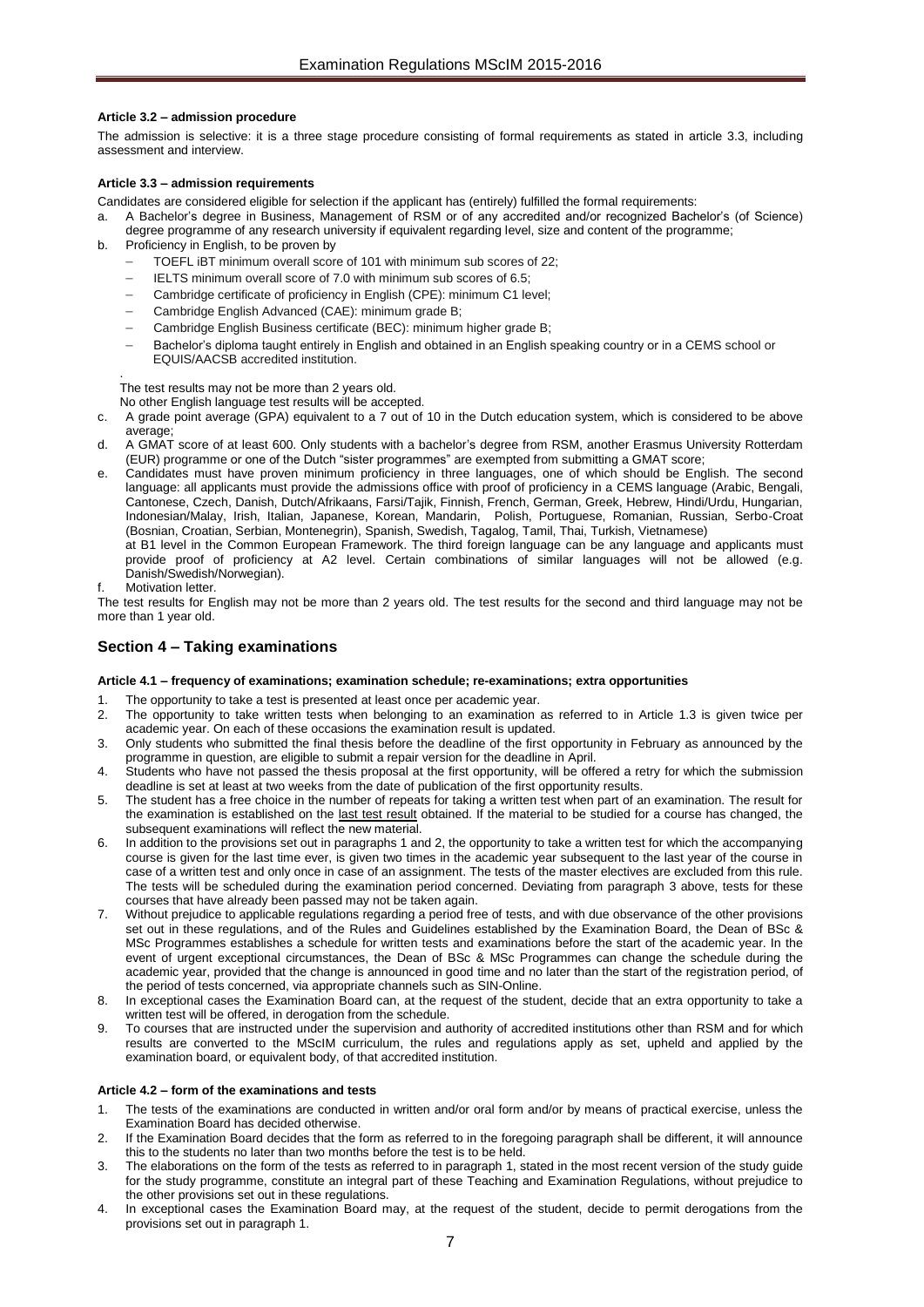5. Physically or sensory handicapped students are offered the opportunity to take tests in a manner adapted as far as possible to their individual handicap. The Board will, if necessary, obtain expert advice before making a decision.

## <span id="page-7-0"></span>**Article 4.3 – oral tests**

- 1. No more than one person will be given an oral test at a time, unless the Examination Board has decided otherwise.<br>2. An oral test is taken in public, unless in an exceptional case the Examination Board or the examiner c
- 2. An oral test is taken in public, unless in an exceptional case the Examination Board or the examiner concerned has decided otherwise, or the student has objected to this.

## <span id="page-7-1"></span>**Article 4.4 – sequence of programme components**

- 1. The International Business Project has to be taken in the second semester, unless approved by the Examination Board.
- 2. A student needs to have completed at least 30 ECTS of the degree programme before they can start with the third semester, i.e. the Research Clinic and the Master Thesis. The Research Clinic together with the Master Thesis will be offered in the third semester only.
- 3. A student may continue the thesis trajectory only after a designated research methods course of at least 4 and of most 6 ects of the degree programme has been passed.
- 4. If the thesis proposal has not been passed or has not been delivered in a timely manner, the student may not proceed the thesis trajectory and will have to restart the course the next academic year.
- 5. The examination for the thesis project can only be completed once all the courses of the other programme components of the degree programme have been passed.
- 6. In exceptional individual cases, at the student´s request, the Examination Board may derogate from the foregoing paragraphs, after consulting the student adviser and the involved examiners.

# <span id="page-7-2"></span>**Section 5 – Result of examinations**

## <span id="page-7-3"></span>**Article 5.1 – determining, announcing and recording results of examinations; deadlines**

- After an oral test has been taken, the examiner determines the result immediately, and gives the student a written notification.
- 2. The examiner determines the updated result of an examination as a consequence of a new outcome for a written test as soon as possible, and no later than four weeks after the day on which the test was conducted. In deviation from the foregoing, the thesis proposal and the thesis report must be assessed within two weeks after submission. In the event of *force majeure*, the Examination Board can permit derogation from this deadline.
- 3. The Department for Exam Administration RSM checks compliance with the deadline mentioned in the previous paragraph, and in the event that it is likely to be exceeded, reports this in good time to the chairman of the Examination Board.
- 4. With regard to a test that is to be taken in a manner other than orally or in writing, the Examination Board decides in advance in what way and within what period the student will be given a written notification of the examination result involved.
- 5. The examiner immediately reports updated examination result to the Department for Exam Administration RSM, which then informs the student of this in writing.
- 6. The Department for Exam Administration RSM is responsible for recording the results of examinations. This Office also records what certificates have been presented to a student. No information about recorded data, with the exception of data about the certificates awarded, is given to anyone other than the student, the Examination Board, the directors of the study programme, the Board of the Erasmus University, the student advisor, the student counsellor and the Examination Appeals Board (*CBE*). The Examination Board may decide on derogation from the provisions set out in the last sentence under the consent of the student involved.
- 7. The involvement of the Department for Exam Administration RSM as referred to in the previous paragraphs is without prejudice to the provisions in this matter as determined by the Board of the Erasmus University.
- 8. The written certificate concerning the result of an examination contains information about the way in which the student can lodge an appeal with the Examination Appeals Board (*CBE*).

# <span id="page-7-4"></span>**Article 5.2 – period of validity**

- Unless otherwise mentioned, the term of validity for the examinations passed is three years. This rule also applies to approved courses from other degree programmes. The Examination Board may extend the term of validity if, in its judgment, the knowledge, insights and skills relating to the course corresponding to the examination in question are not obsolete.
- 2. The Examination Board can impose, with respect to an examination taken and passed more than three years prior, an additional or alternative examination, before the student can pass the concluding examination.
- 3. The term of validity of tests on which examinations are based is limited to the academic year in which the test has been taken, unless the examiner determines otherwise in the course manual.

# <span id="page-7-5"></span>**Article 5.3 – Perusal and explanatory opportunity**

- 1. As soon as possible but no later than four weeks after the written test, the examiner will give generic feedback. The examiner will provide information about the content of the written test and the correct answers/answer models in an explanatory session or via another approved medium. This offers students the opportunity to review the questions and assignments of the exam concerned, along with the answer models and criteria for assessment. The examiner sets the date, time and procedure of the feedback. The feedback must be realistically managed and the use of appropriate media (such as BlackBoard) is allowed.
- 2. As soon as possible or at the same feedback session but no later than four weeks after the feedback, students will have the opportunity to peruse their own assessed exam. The examiner may determine that the perusal is only for students who registered for it and/or who have attended the feedback meeting. The examiner sets the date, time, location and procedure of the perusal.
- 3. In the event that a student can demonstrate that he/she was prevented from being present at the assigned location and time for the feedback or the perusal due to force majeure, at the request of the student an alternative opportunity will be offered, if possible within the term mentioned in paragraph 2.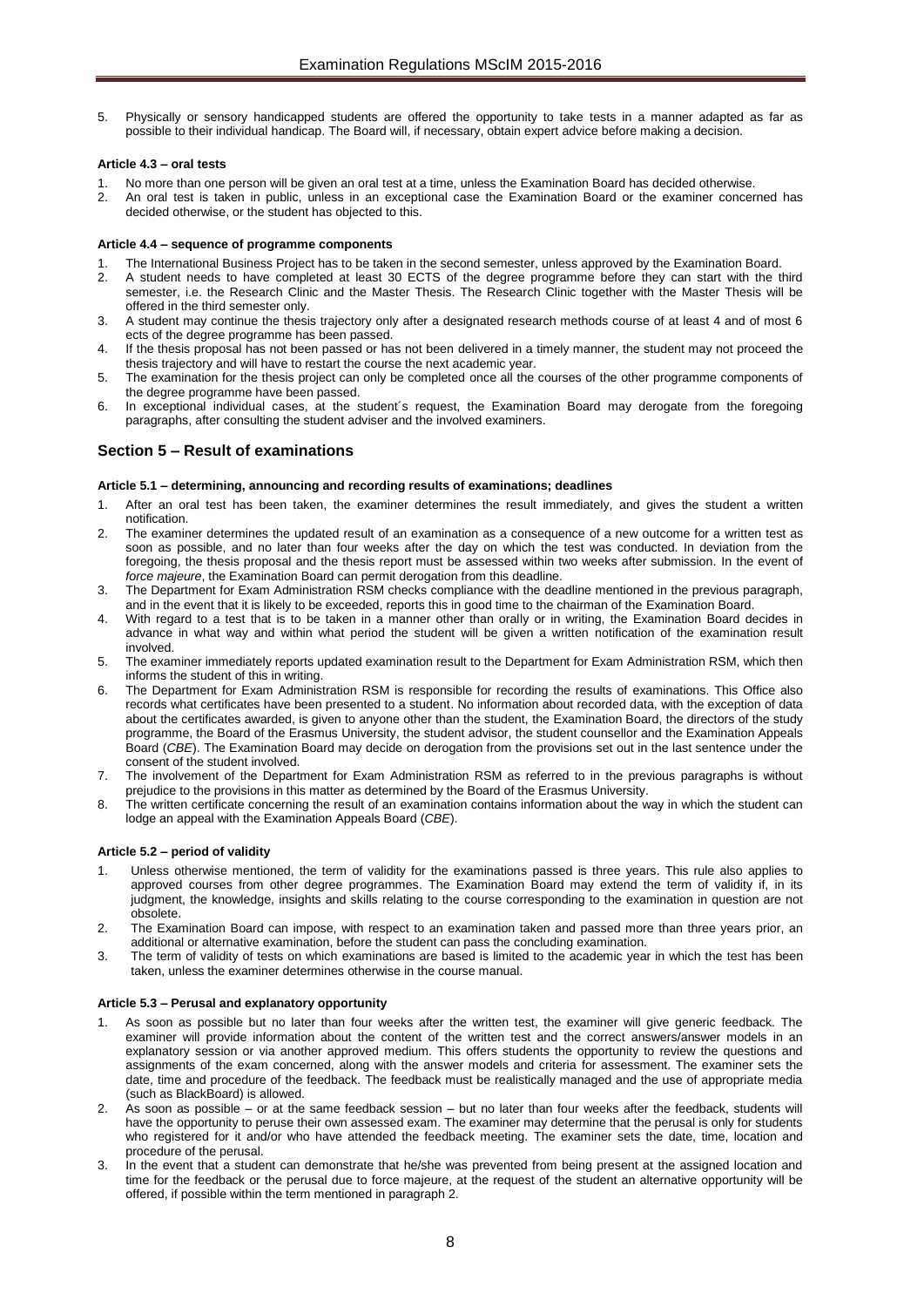## <span id="page-8-0"></span>**Article 5.4 - Archiving period of written examinations**

- 1. The assignments, answers and the assessment of the written examinations will be archived (in paper or electronic form) for two years after the assessment.
- 2. The Thesis and the assessment thereof will be archived (in paper or electronic form) for seven years after the assessment.

# <span id="page-8-2"></span><span id="page-8-1"></span>**Section 6 – Result of the concluding examination**

#### **Article 6.1 – the result of the concluding examination**

- 1. The result of the concluding examination is determined by the Examination Board based on the examinations of courses in the programme components that build the MScIM curriculum and in compliance with the regulations stated in article 5.2 of the Rules and Guidelines.
- 2. In derogation from the provisions set out in paragraph 1, the Examination Board may, before determining the result of the concluding examination, conduct an investigation into the knowledge of the student with regard to one or more examinations of the programme, if and insofar as the results of the examinations concerned give it cause to do so.

# <span id="page-8-4"></span><span id="page-8-3"></span>**Section 7 – Final and Implementation Provisions**

#### **Article 7.1 – amendments changes**

- 1. Amendments to these regulations will be adopted by the Dean RSM through a separate decree.<br>2. No amendments will be made that are applicable to the current academic vear, unless the inte
- No amendments will be made that are applicable to the current academic year, unless the interests of the students are, in reason, not thereby prejudiced.
- 3. Moreover, amendments must not influence, to the detriment of the students any other decision, which has been taken with respect to a student by the Examination Board by virtue of these regulations.

#### <span id="page-8-5"></span>**Article 7.2 – Hardship clause**

In very exceptional individual circumstances, in which application of one or more of the provisions set out in these regulations leads to evidently unreasonable and/or unfair situations with regard to a student, a student can submit a request in writing, and with reasons, for derogation from the said provision(s) to the Examination Board. The Examination Board may, after consulting the relevant examiner(s) and the student advisor or student counsellor, derogate from the said provision(s) in favour of the student. A decision to reject the student's request will not be made by the Examination Board until the applicant has been given the opportunity to present his or her case, if this is requested

#### <span id="page-8-6"></span>**Article 7.3 – announcement**

The Dean RSM is responsible for an appropriate announcement of these regulations, of the Rules and Guidelines established by the Examination Board, and of amendments to these documents.

#### <span id="page-8-7"></span>**Article 7.4 – legal effect**

These regulations have legal effect from 1 September 2015.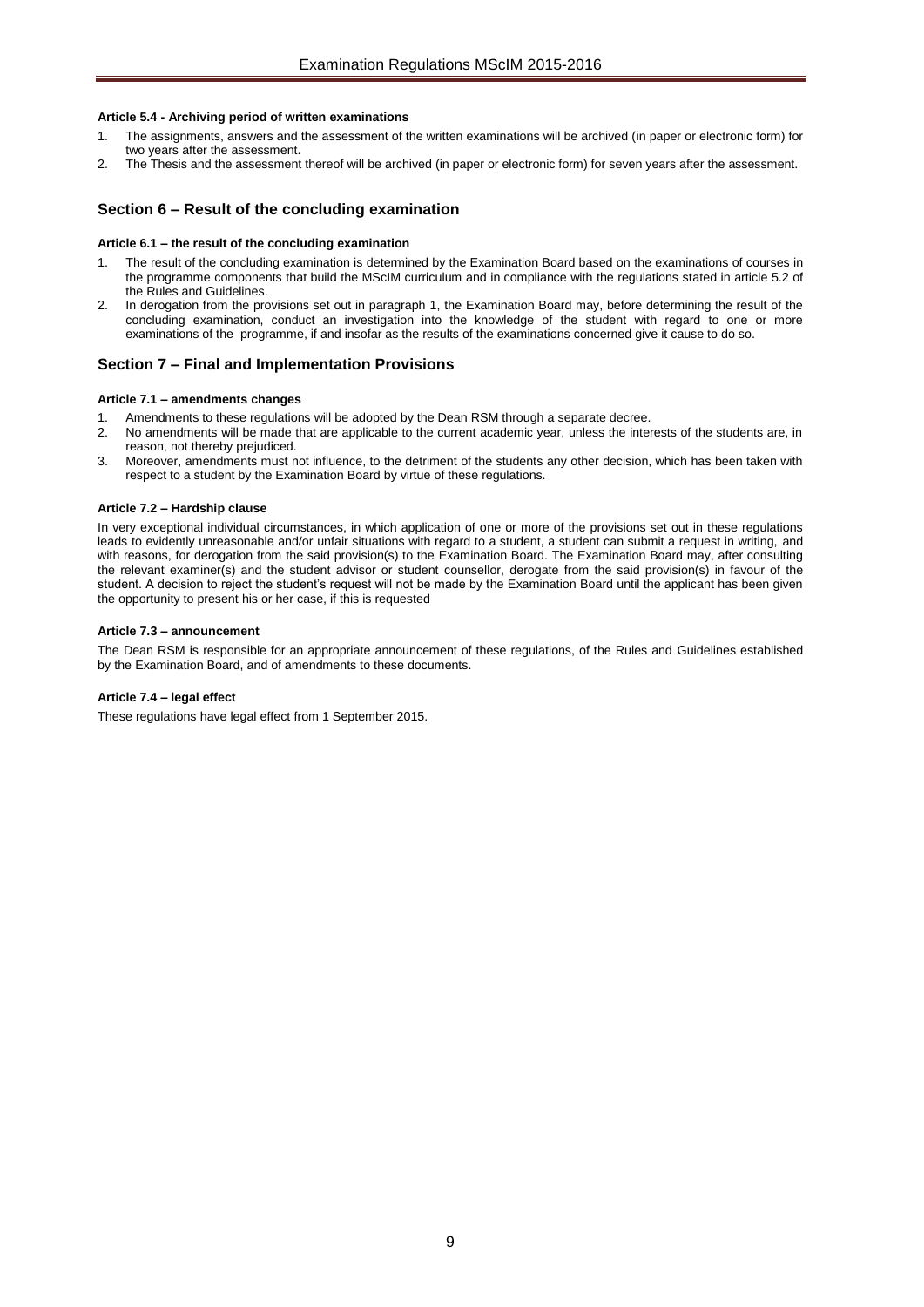# <span id="page-9-0"></span>**IV Rules and Guidelines 2015 - 2016**

# <span id="page-9-2"></span><span id="page-9-1"></span>**Section 1 – General**

## **Article 1.1 – applicability of the Rules and Guidelines**

These Rules and Guidelines are applicable to the examinations and the concluding examination of the master's degree programme MSc in International Management at Rotterdam School of Management, Erasmus University, hereinafter referred to as the degree programme. The Rules and Guidelines detail and extend provisions made in the Examination Regulations.

#### <span id="page-9-3"></span>**Article 1.2 – definitions**

- Unless stated otherwise, in these Rules and Guidelines, the same definitions will be used as formulated in the Teaching and Examination Regulations of the degree programme.
- 2. Fraud: the action or negligence of a student as a result of which it is impossible, entirely or in part, to form a correct judgment concerning his/her or someone else's knowledge, insight and skills.

#### <span id="page-9-4"></span>**Article 1.3 – day-to-day procedure of the Examination Board**

<span id="page-9-5"></span>The Examination Board may assign portfolios to its members for taking care of daily procedures.

#### **Article 1.4 – the authority to examine**

- 1. For the purpose of conducting examinations and establishing the results thereof, the Examination Board appoints examiners.
- 2. As a default, the Examination Board authorizes the members of the academic staff to act as examiner for the courses that they instruct.
- 3. The Examination Board may revoke the appointment of examiner in case of non compliance with the rules of the Teaching and Examination Regulations, or the guidelines and instructions of the Examination Board.
- <span id="page-9-6"></span>4. The examiners provide the Examination the information requested.

## **Article 1.5 – the criteria**

In the decision-making process the Examination Board employs the following criteria as a guideline – and in case of contrariety of criteria weighs the importance of employing one against another –:

- the preservation and maintenance of the quality and grading criteria of each examination;
- the efficiency of the study, for example, expressed in terms of limiting loss of time (wherever possible) for students who make rapid progress with their studies when preparing for examinations
- motivating students to interrupt their studies as soon as possible in cases where it is very unlikely that they will pass their examinations;
- protecting students from trying to take on too large a study load;
- maintaining an environment in which students and staff can work effectively and efficiently;
- extending leniency towards students who, through circumstances beyond their control, have encountered delays during their studies.

# <span id="page-9-8"></span><span id="page-9-7"></span>**Section 2 – Exemptions**

#### **Article 2.1 – exemption from practical tests**

- 1. A request for exemption from the obligation to take part in practical tests, as referred to in Article 2.4 of the Teaching and Examination Regulations, should be submitted by the student in writing, with reasons and supported by documentation, to the Examination Board at least four weeks before the practical test for which exemption is requested is scheduled to begin. In exceptional cases, the Examination Board may permit derogation from the period stated in the last sentence.
- 2. The Examination Board makes a decision within four weeks of receiving the request. The student is informed immediately of the decision.

# <span id="page-9-10"></span><span id="page-9-9"></span>**Section 3 – Rules concerning good course of things during examinations and tests**

#### **Article 3.1 – registration for examinations and written tests**

- 1. A student who by virtue of his/her enrolment for the programme is entitled to take the concluding and other examination or tests should register for them on time and correctly, in accordance with the provisions of or by virtue of these Rules and Guidelines. The registration term for written tests and examinations has been established per period in the schedule of written tests and examinations, as referred to in article 4.1 of the Teaching and examination Regulations of the programme.
- 2. The head of the Department for Exam Administration RSM can, with the approval of the Examination Board, establish specific rules for proper registration for examinations, or written tests by virtue of the Teaching and Examination Regulations of the programme and the Rules and Guidelines of the Examination Board. These specific rules will be announced in a proper manner in sufficient time.
- The Examination Board can derogate from the date of registration referred to in paragraph 1 if the student, as a result of *force majeure*, has been unable to register on time and correctly. Under certain circumstances, *force majeure* may be said to exist in the event of, for example, a student was unable to register in the usual way (OSIRIS-online, in writing, another student) because of sickness or special family circumstances. The student should submit the request for this as soon as reasonably possible.
- The head of the Department for Exam Administration RSM may, in cases other than those referred to in paragraph 3, derogate from the registration period no later than two working days before the day on which the examination will be taken, provided that this does not jeopardize the correct preparation for the examination or part thereof. The head of the Department for Exam Administration RSM will charge administrative costs of € *13.50* per examination or written test for this derogation. The head of the Department for Exam Administration RSM reports this to the Examination Board.
- 5. Anyone who has not registered for a concluding examination or a written test in accordance with the provisions of or by virtue of these Rules and Guidelines may not take part in the concluding examination or test concerned. If, notwithstanding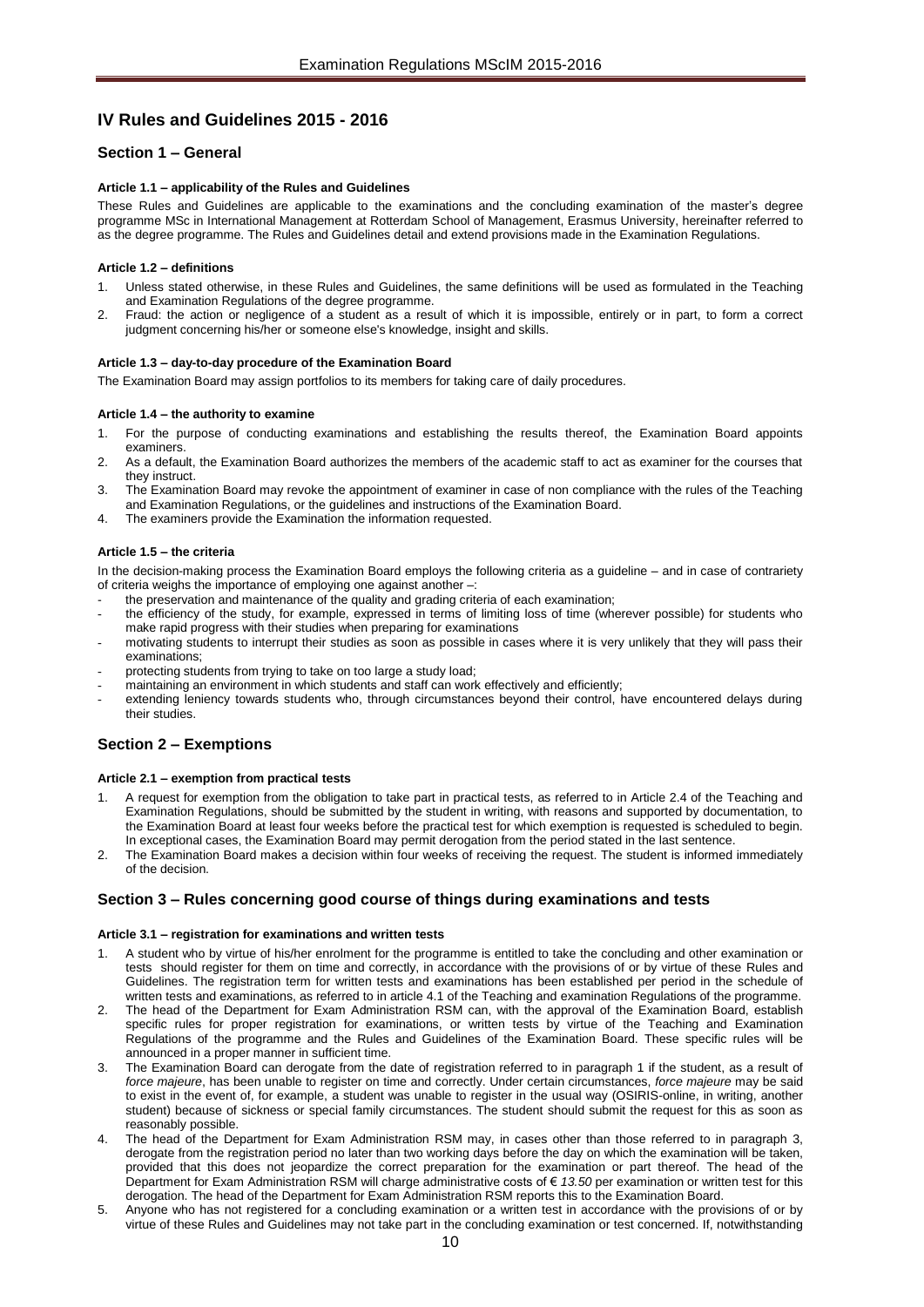the foregoing, the student nevertheless takes part in the concluding examination or test, the examiner and the Examination Board will not establish a grade.

#### <span id="page-10-0"></span>**Article 3.2 – entering and leaving the room in which the written test is being held**

- 1. Only a student who has applied on time and correctly for the written test may take part in the test concerned, and will be admitted to the room where the written test is being held.
- 2. Admission to the hall where a written test is organized is declined fifteen minutes after the start of the written test concerned. A student who is admitted to the hall after the start of the examination concerned should ensure that he/she causes as little disturbance as possible to the students already present.
- 3. A candidate in the written test may not leave the room earlier than one hour after the start of that test. A student who leaves the test before the end of the test concerned should ensure that he/she causes as little disturbance as possible to the students still present.
- 4. A candidate in a written test may, on request and with the permission of the examiner or the invigilator, leave the test's hall a while to use the toilet as from one hour after the start of the written test until half an hour before the end of the test. This permission is granted only to one student at a time. In exceptional cases, the examiner or invigilator may derogate from these rules in favour of the student.
- 5. Personal belongings such as coats, bags, mobile phones, watches and other items that are not allowed to be used during the written test are not allowed to be brought into the hall where the test is held. These must be placed outside the test room in lockers, if available. If no lockers are available, coats must be placed over the chair. Bags must be closed and out of reach of the candidate. Watches, mobile phones and such must be switched off and out of reach of the candidate.
- 6. The head of the Department for Exam Administration RSM can, with the approval of the Examination Board, establish specific rules concerning entering and leaving the room in the Van der Goot (former M-) Building in which the written tests is being held, by virtue of the Teaching and Examination Regulations of the programme and the Rules and Guidelines of the Examination Board. These specific rules will be announced in a proper manner in sufficient time.

## <span id="page-10-1"></span>**Article 3.3 – general provisions concerning order during the written test**

- 1. On behalf of the Examination Board, the proctors appointed for this purpose are charged with maintaining order during the written test. An examiner may act as proctor.
- 2. Every candidate in the written test should comply with the instructions of the proctor. If a candidate in the examination does not comply with the instructions of the proctor, or does not obey his /her request, the proctor may exclude him/her from taking further part in the test, with the consequence that no result will be established.
- 3. During the written test, the candidate in the written test must, at the request of the examiner or the proctor, prove his/her identity with a valid proof of enrolment (student card) or another legally valid proof of identity.
- 4. Only a valid proof of enrolment (student card) or another legally valid proof of identity, the registration verification, the test's assignment paper and answer sheet, writing materials and a ruler may be placed on the candidate's desk. No study material such as a (graphical) calculator, literature or other sources of information may be placed on the candidate's desk unless explicitly authorized by the examiner in advance and stated on the first page of the test's assignment paper. These study aids (without any notes on them) are solely for the candidate's own use. During the test the candidate is not allowed to make use of a dictionary.
- 5. A candidate in the test is obliged, on request of the proctor, to show, and if requested, to hand over, the materials that he/she has with him/her.
- 6. Only the paper provided by EUR is to be used for the written test. The use of the candidate's own paper is not permitted.
- 7. A candidate in the written test should write his/her name, signature and student /examination number on each sheet of paper that is handed in. The proctor checks whether this has been done correctly before the test is handed in to him/her.
- 8. The head of the Department for Exam Administration RSM can, with the approval of the Examination Board, establish specific rules concerning the order during the written test in the Van der Goot (former M-) Building, by virtue of the Teaching and Examination Regulations of the programme and the Rules and Guidelines of the Examination Board. These specific rules will be announced in a proper manner in sufficient time.

#### <span id="page-10-2"></span>**Article 3.4 – fraud**

- If in the matter of taking a test, fraud within the meaning of Article 1.2 is detected or suspected, this is set down in writing as soon as possible by the proctor or the corresponding examiner. The proctor may ask the student to make available any items of evidence. A refusal to do this is recorded in the written report. The student is given the opportunity to add written comments to the written report of the proctor. The written report and any written comments are handed over to the Examination Board as soon as possible.
- The Examination Board or the examiner may exclude a student who has committed fraud from further participation in the examination of which the test for which the irregularity was detected is part, and/or take other appropriate measures. The exclusion has the consequence that no result will be established for the examination concerned. Before the Examination Board decides to make the exclusion, it gives the student the opportunity to give his/her account.
- The other appropriate measures as referred to in paragraph 2 may consist of, among others, the following sanctions:
	- a. reprimand;
	- b. invalidation of the examination concerned;
	- c. exclusion from one or more examinations;
	- d. exclusion from one or more examination period;
	- e. a combination of the above measures to a maximum of exclusion for at most one year;
	- in a serious case of fraud the Examination Board may advise the Executive Board to end the enrolment for the programme of the person concerned once and for all.

# <span id="page-10-4"></span><span id="page-10-3"></span>**Section 4 – The examinations and tests of the courses**

#### **Article 4.1 – the questions and assignments, peer review**

The questions and assignments of the tests that make up an examination for a course do not go beyond the sources announced in advance. These sources are, in the main, announced before the start of the course that prepares for the tests of the examination. The precise scope of the material is definitively announced no later than one month before the tests of the examination are held.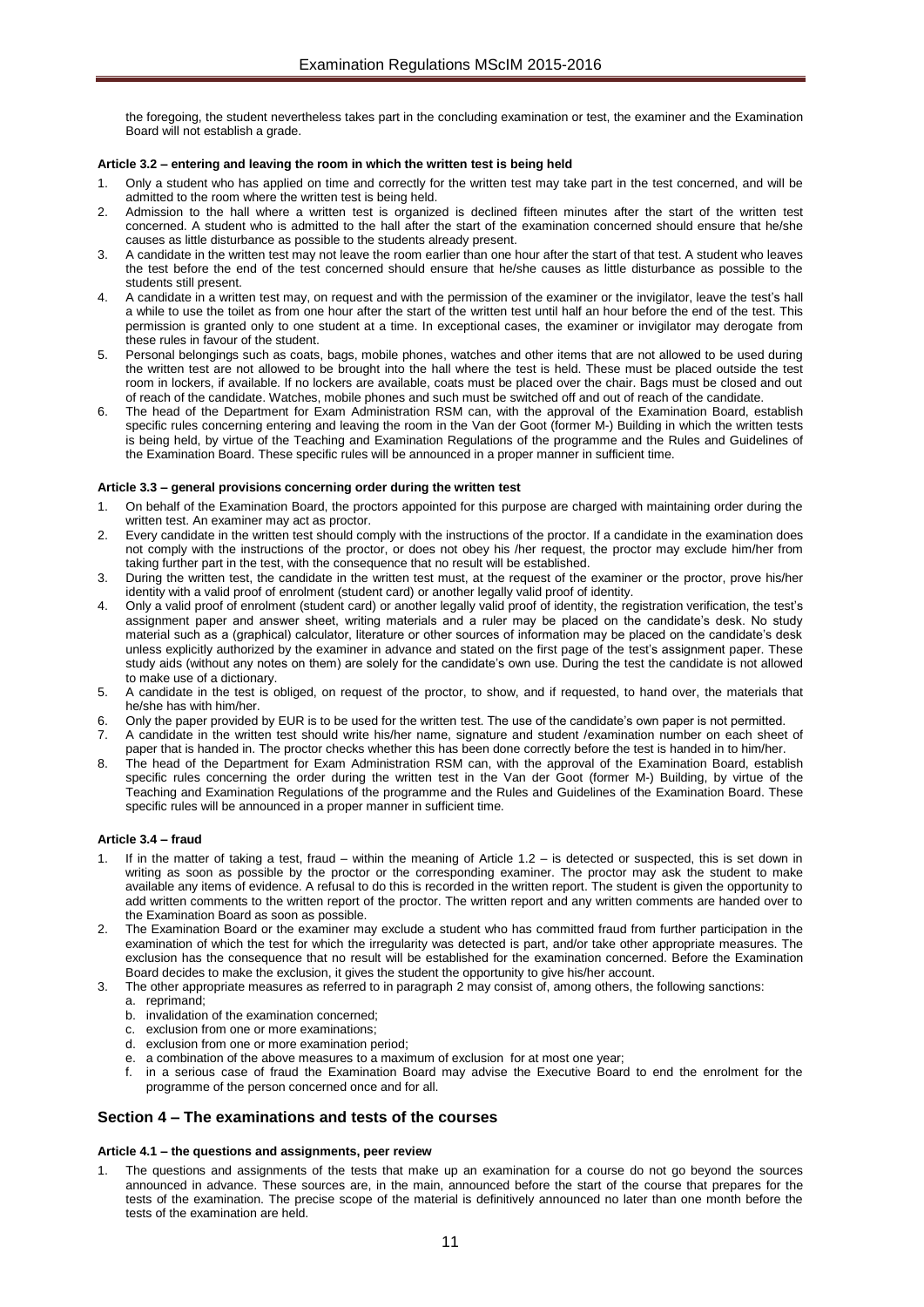- 2. The questions and assignments of the whole of tests of an examination reflect the material included in the course.
- 3. The whole of tests in an examination is representative of the study aims in terms of content and form.
- 4. The questions and assignments of a test are clear and unambiguous, and are asked in such a way, or contain such instructions, that the student can understand how comprehensive and detailed the answers must be.
- 5. Well in advance of the tests of the examination concerned being held, the Examination Board or examiner announces the way the test will be taken, while respecting the provisos laid out in Article 4.2 of the Teaching and Examination Regulations.
- 6. Well in advance of a written test being held, the Examination Board or examiner gives the students the opportunity, if possible, to peruse a written sample of a similar test, and also the model answers and the norms on the basis of which the assessment was made.
- 7. The length of the test is such that examinees have sufficient time, measured according to reasonable criteria, to complete the test.
- 8. In advance of the examination concerned being held, the examiner asks a colleague to check the examination on the instructions mentioned in this article.

## <span id="page-11-0"></span>**Article 4.2 – assessment criteria**

- 1. Wherever possible, assessment of written tests, takes place on the basis of previously established model answers and criteria, which can possibly be modified as a result from correcting the examination.
- 2. The assessment method is sufficiently transparent that the examinees can see how the results of the tests were determined.
- 3. In cases of tests of an examination given and assessed by more than one examiner, the Examination Board ensures that the examiners' assessment is based on the same criteria. If necessary, it shall appoint a supervising examiner for conducting the tests.

#### <span id="page-11-1"></span>**Article 4.3 – determining the grades: rounding off, averaging, passing, grade floor**

- Examinations are assessed with grades on the scale 0.0 10.0, accurate to one decimal point, where a 5.5 is the lowest pass grade. Practical tests may be assessed with a 'pass' or 'fail'. Also sufficient results of examinations taken in the context of an international exchange at a foreign university will be displayed with a '*pass'*. A programme component has been passed only if the examinations of all courses that are part of that programme component have been passed. Tests assessed with a '*pass*' or *'fail'* cannot be averaged nor included in the GPA calculation.
- 2. If grades have to be rounded off and averaged within a course, or between examination parts or to determine the GPA or the classification – the following rules apply by default:
	- grades are averaged according to the weighted average of the credits, where the average is rounded to one decimal place, which are rounded, so  $5.45$  is rounded to  $5.5$ , a  $6.95$  a  $7.0$  a  $5.44$  a  $5.4$ , etc.;
	- if examination parts are assessed on the basis of more than one examination, then the rule applies that the examination parts are always rounded off to one decimal before subsequent calculations are made.
- If the examination is assessed on the basis of more than one test, no final grade for the examination will be calculated if one of the test grades is lower than a 5.5. In that case the candidate has failed the examination. Tests that can be taken only once per academic year, most likely practical tests such as case reports and team assignments, are exempted from this rule.
- In case the course manual for a particular course holds additional or other rules to those stated under paragraph 2 and 3, these rules are only valid if published at least two months ahead of the date of a test and under written approval of the Examination Board. If these latter provisos are not met the default rules under paragraph 2 and 3 continue to apply.
- 5. Examination results are registered centrally by the Department for Exam Administration RSM.
- In derogation from the previous paragraphs of this article, results of examinations taken in the context of an international exchange are established under the authority and responsibility of the foreign university.

# <span id="page-11-3"></span><span id="page-11-2"></span>**Section 5 – The Thesis**

#### **Article 5.1 – the thesis, the thesis committee and admission to the thesis defence**

- 1. The thesis project is an individual project.
- 2. The thesis project is assessed by a thesis committee.
- 3. This committee shall consist of at least two members: a coach and a co-reader. The composition of the committee should furthermore meet the following criteria:
	- a. The members of the thesis committee need to have the authority to examine;
	- b. In particular, in case persons other than members of the academic staff seek to become member of a thesis committee, these persons need to obtain special disposition as examiner from the Examination Board. To this purpose, the thesis coordinator or the student in question should lodge a request with the Examination Board;
	- c. The thesis committee should be capable to assess the thesis in an objective, independent, and professional manner. Therefore there may be no hierarchical relations between coach and co-reader (e.g. (co)promotor and PhD student ('assistent in opleiding'), job appraisee and job appraisor ('afstemmingshoogleraar');
	- d. The coach shall have principal responsibility for the coaching and activities relating to the thesis. The co-reader shall offer advice at critical times during the thesis project (for example evaluating the final thesis proposal, the research design, approval of the thesis);
	- e. The coach and co-reader jointly give an endorsement to a student for applying for admission to the thesis defence on the basis of the thesis report at hand.
	- The assessment of the thesis project is based on the thesis report and the oral thesis defence in front of the thesis committee.

The thesis committee shall assess the thesis project immediately after the defence in compliance with article 5.2. The assessment is based on the assessment matrix. The assessment matrix must be filled in by the thesis committee within three working days after the oral defence. The assessment shall be unanimous. All members of the thesis committee should take part in the assessment. In case one of the members is unexpectedly unable to attend the assessment, the department involved will provide for replacement.

5. At a student's request the Examination Board may derogate from the provisions of the foregoing paragraphs of Article 5.1 with the exception of the provisions under 5.1.3.b.